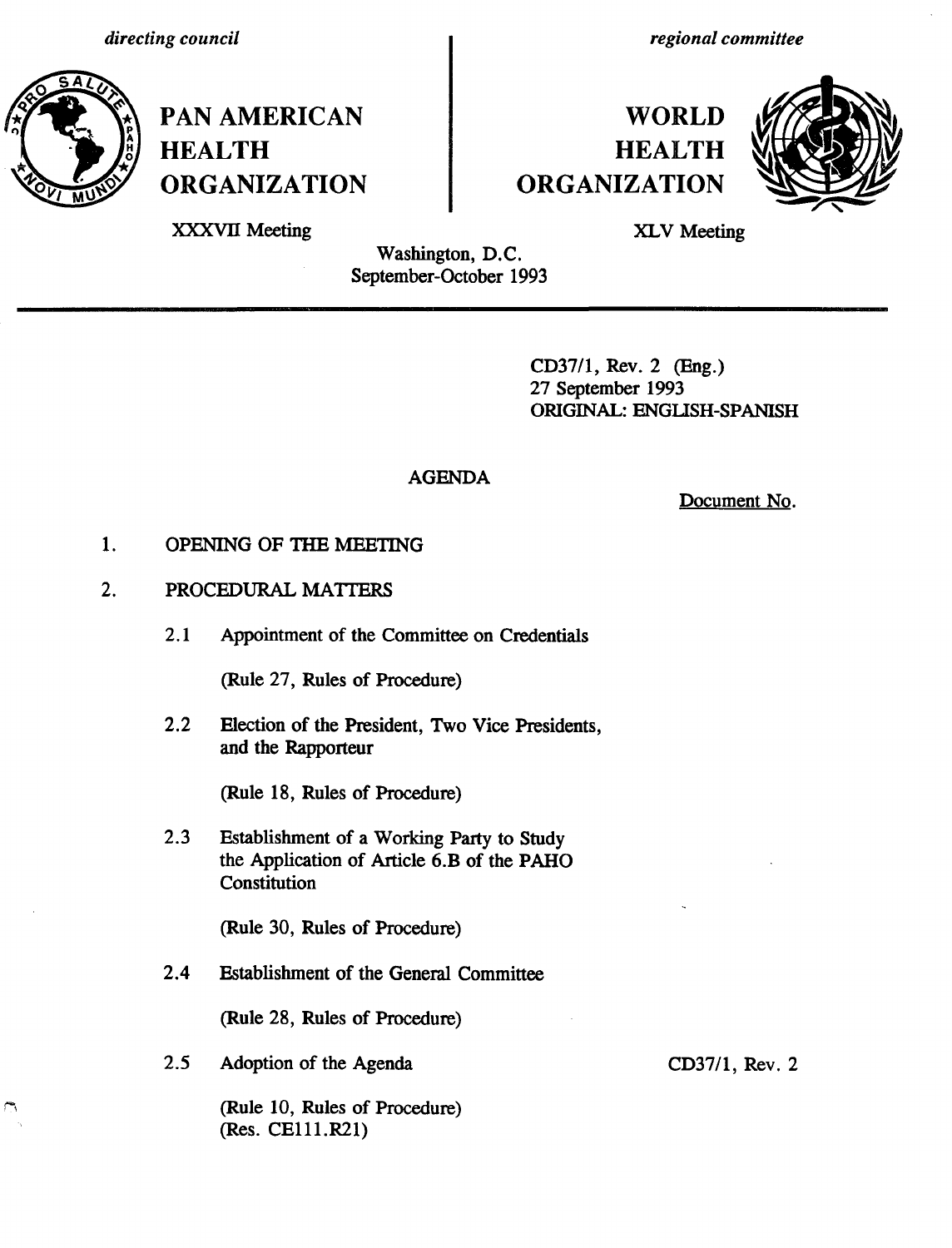CD37/1, Rev. 2 (Eng.) Page 2

|    |                            |                                                                                                                                                               | rage z       |  |
|----|----------------------------|---------------------------------------------------------------------------------------------------------------------------------------------------------------|--------------|--|
|    |                            |                                                                                                                                                               | Document No. |  |
| 2. | PROCEDURAL MATTERS (cont.) |                                                                                                                                                               |              |  |
|    | 2.6                        | Selection of One Member Government from<br>the Region of the Americas to the Management<br>Advisory Committee of the WHO Action Program<br>on Essential Drugs | CD37/3       |  |
|    | 2.7                        | Selection of One Member Government Entitled                                                                                                                   |              |  |

## 2.6 Selection of One Member the Region of the America Advisory Committee of the on Essential Drugs 2.7 Selection of One Member to Designate a Representative to the International Coordination Council of the Pan American Institute for Food Protection and Zoonoses (INPPAZ) CD37/4 3. CONSTITUTIONAL MATTERS 3.1 Annual Report of the Chairman of the Executive Committee CD37/5 (Art. 9.C, PAHO Constitution) 3.2 Annual Report of the Director of the Pan American Sanitary Bureau, 1992 Off. Doc. 256\* (Art. 9.C, PAHO Constitution) 3.3 Election of Three Member Governments to the Executive Committee on the Expiration of the Periods of Office of Chile, Cuba, and the United States of America CD37/6 (Arts. 9.B and 15.A, PAHO Constitution) 4. COMMITTEE AND SUBCOMMITTEE REPORTS

4.1 Report of the Advisory Committee on Health Research CD37/7

<sup>\*</sup> Distributed separately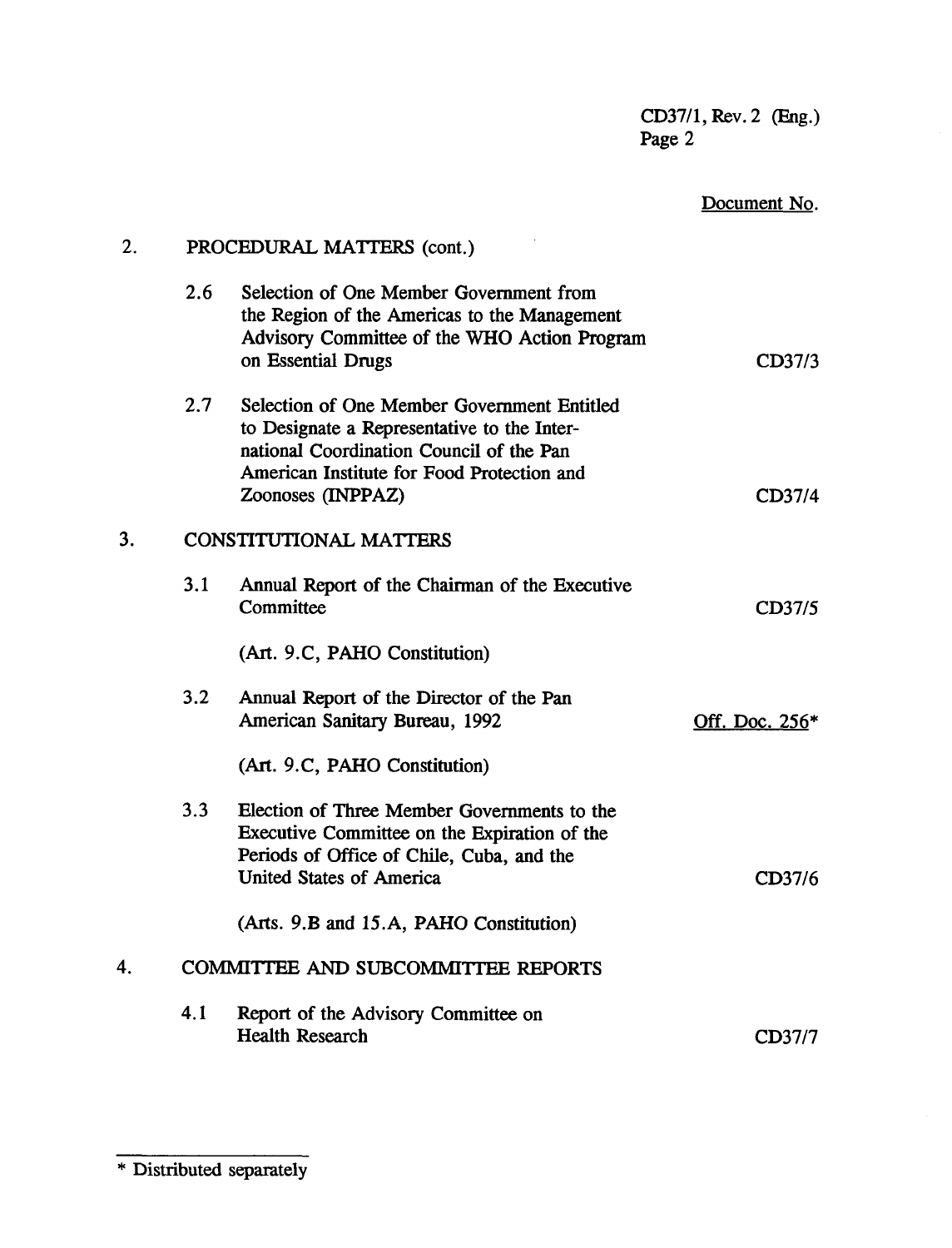CD37/1, Rev. 2 (Eng.) Page 3

 $\hat{\mathcal{A}}$ 

|    |     |                                                                                                                                           | Document No.                        |  |  |
|----|-----|-------------------------------------------------------------------------------------------------------------------------------------------|-------------------------------------|--|--|
| 4. |     | COMMITTEE AND SUBCOMMITTEE REPORTS (cont.)                                                                                                |                                     |  |  |
|    | 4.2 | Report of the Award Committee of the<br>PAHO Award for Administration, 1993                                                               | $CD37/8$ and<br>ADD. I              |  |  |
|    |     | (Res. CE111.R8)                                                                                                                           |                                     |  |  |
| 5. |     | PROGRAM POLICY MATTERS                                                                                                                    |                                     |  |  |
|    | 5.1 | Proposed Program Budget of the Pan<br>American Health Organization for the<br><b>Biennium 1994-1995</b><br>(Art. 14.C, PAHO Constitution) | <u>Off. Doc. 254*</u><br>and CD37/9 |  |  |
|    |     | (Financial Regulations 3.6 and 3.7)<br>(Res. CE111.R2)                                                                                    |                                     |  |  |
|    |     | Provisional Draft of the Program Budget of<br>the Pan American Health Organization for<br>the Biennium 1996-1997                          |                                     |  |  |
|    |     | Provisional Draft of the Program Budget of the<br>World Health Organization for the Region of the<br>Americas for the Biennium 1996-1997  |                                     |  |  |
|    | 5.2 | Acquired Immunodeficiency Syndrome (AIDS)<br>in the Americas                                                                              | CD37/10 and<br>ADD. I & II          |  |  |
|    |     | (Res. CD32.R12)<br>(Res. CE111.R5)                                                                                                        |                                     |  |  |
|    | 5.3 | Regional Plan of Action for Reduction in<br>Maternal Mortality in the Americas                                                            | CD37/11                             |  |  |
|    |     | (Res. CSP23.R17)<br>(Res. CE111.R6)                                                                                                       |                                     |  |  |

\* Distributed separately

 $\hat{\mathcal{A}}$ 

 $\tilde{\Delta}$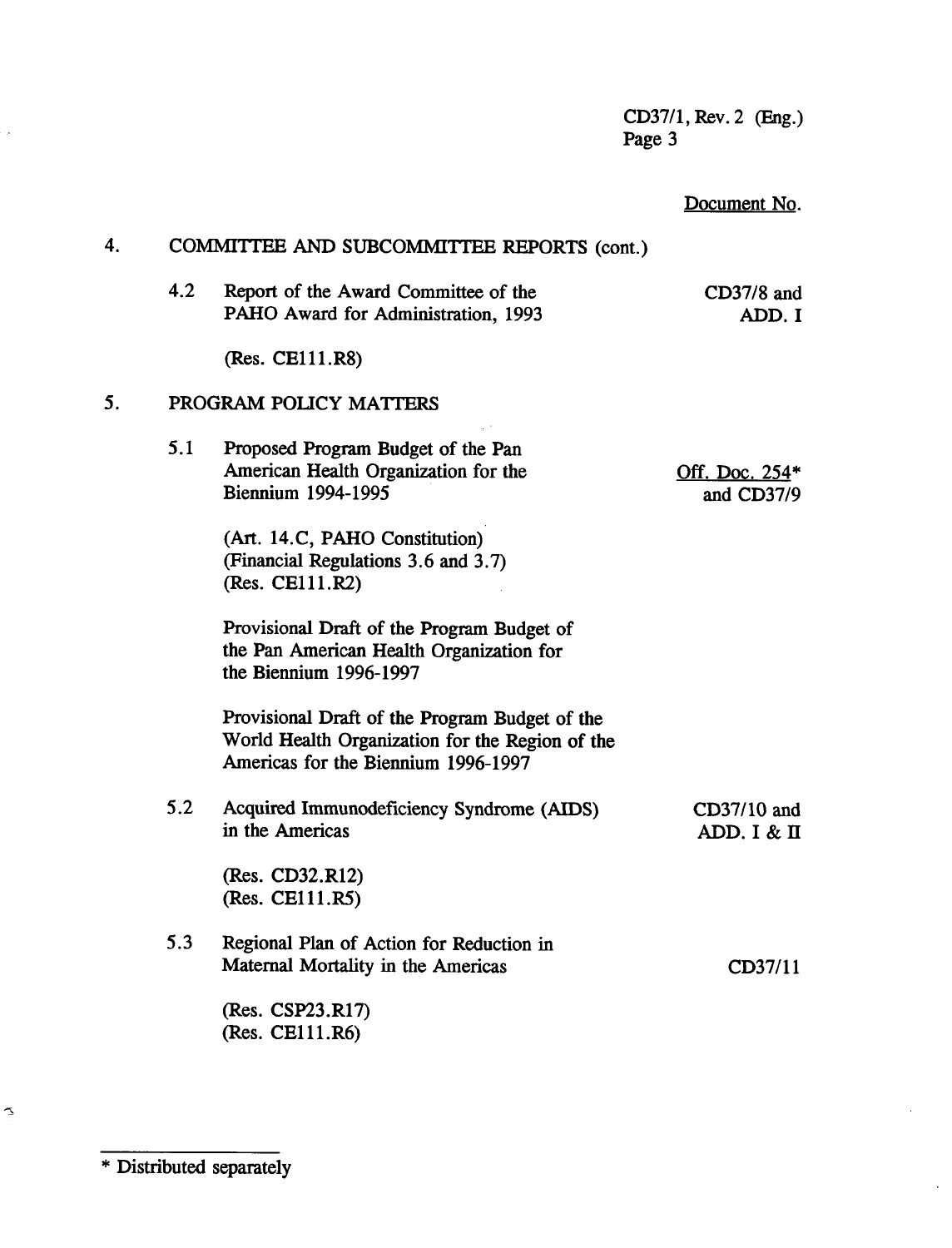|    |      |                                                                                                                                          | $CD37/1$ , Rev. 2 (Eng.)<br>Page 4 |
|----|------|------------------------------------------------------------------------------------------------------------------------------------------|------------------------------------|
|    |      |                                                                                                                                          | Document No.                       |
| 5. |      | PROGRAM POLICY MATTERS (cont.)                                                                                                           |                                    |
|    | 5.4  | Establishment of the Regional Program on<br><b>Bioethics in Chile</b>                                                                    | CD37/12                            |
|    |      | (Res. CE111.R7)                                                                                                                          |                                    |
|    | 5.5  | Workers' Health                                                                                                                          | CD37/13                            |
|    |      | (Res. CD36.R22)<br>(Res. CE111.R17)                                                                                                      |                                    |
|    | 5.6  | Regional Plan of Investment in Environment<br>and Health                                                                                 | $CD37/14$ and<br>ADD. I & II       |
|    |      | (Res. CE111.R9)                                                                                                                          |                                    |
|    | 5.7  | Financial Study of the Pan American Institute<br>for Food Protection and Zoonoses (INPPAZ) and<br><b>Report on Budgetary Discussions</b> | CD37/15                            |
|    |      | (Res. CD36.R5)<br>(Res. CE111.R10)                                                                                                       |                                    |
|    | 5.8  | <b>Expanded Program on Immunization</b>                                                                                                  | $CD37/16$ and ADD. I               |
|    |      | (Res. CE111.R16)                                                                                                                         |                                    |
|    | 5.9  | Health Promotion in the Americas                                                                                                         | CD37/17                            |
|    |      | (Res. CE111.R18)                                                                                                                         |                                    |
|    | 5.10 | Family Planning, Reproductive Health,<br>and Population                                                                                  | CD37/18                            |
|    |      | (Res. CE111.R19)                                                                                                                         |                                    |

 $\frac{1}{\sqrt{2}}$ 

 $\bar{\mathbb{Z}}$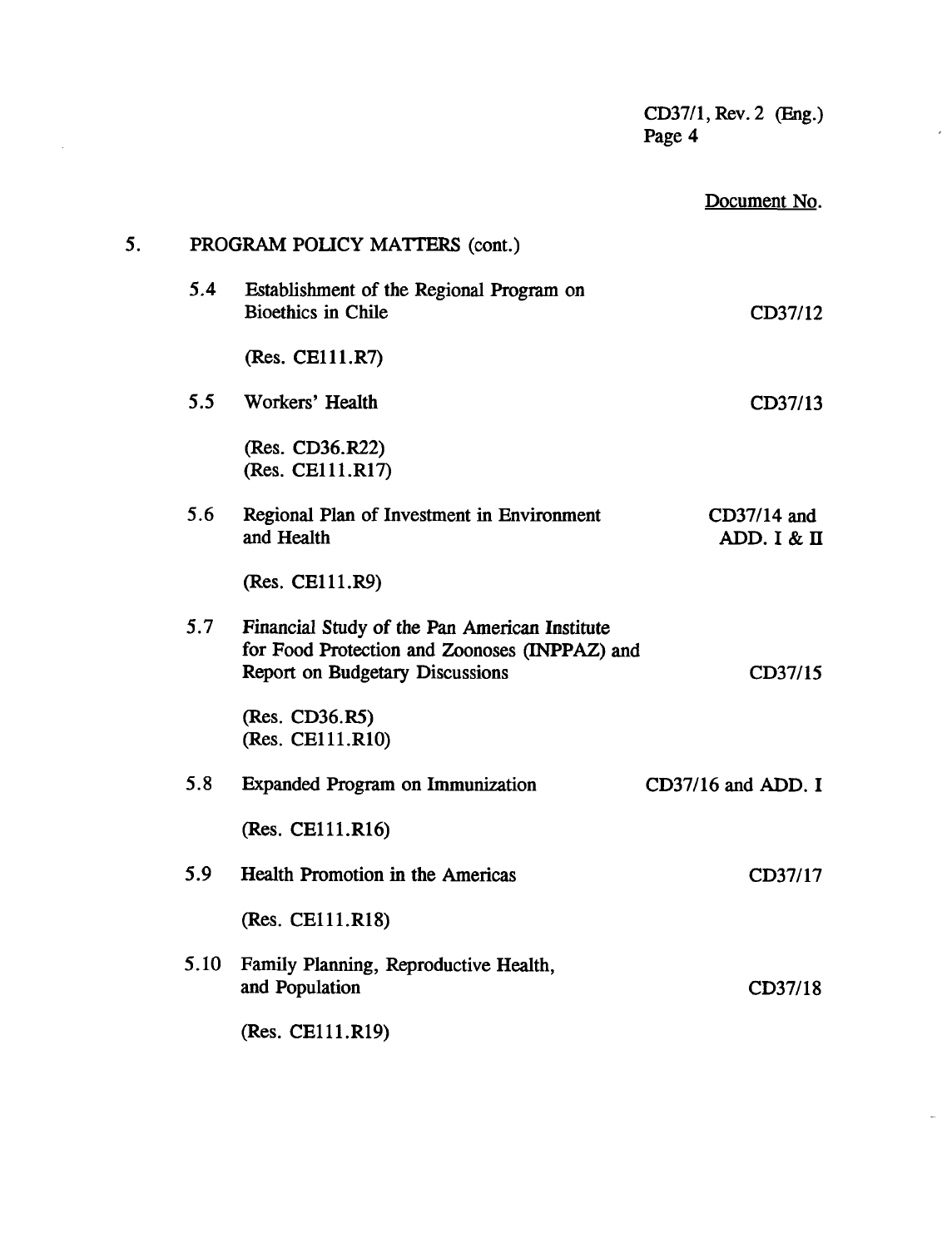CD37/1, Rev. 2 (Eng.) Page 5 Document No. 5. PROGRAM POLICY MATTERS (cont.) 5.11 Violence and Health (Res. CE11l.R3) 5.12 Health of Indigenous Peoples (Res. CE11l.R4) 5.13 Report of the Executive Board Working Group on the WHO Response to Global Change (Res. EB92.R2) 6. ADMINISTRATIVE AND FINANCIAL POLICY MATTERS 6.1 Report on the Collection of Quota Contributions (Res. CD36.R1) (Res. CE111.R1) 6.2 Interim Financial Report of the Director for the Year 1992 (Financial Regulation 11.3) 6.3 Use of Arrearage Payments (Res. CE11.R20) 6.4 Salary of the Director of the Pan American Sanitary Bureau (Res. CEl11.R14) CD37/19 CD37/20 CD37/21 CD37/22 and ADD. I Off. Doc.  $255*$  and CD37/23 CD37/24 CD37/25

\* Distributed separately

دسم